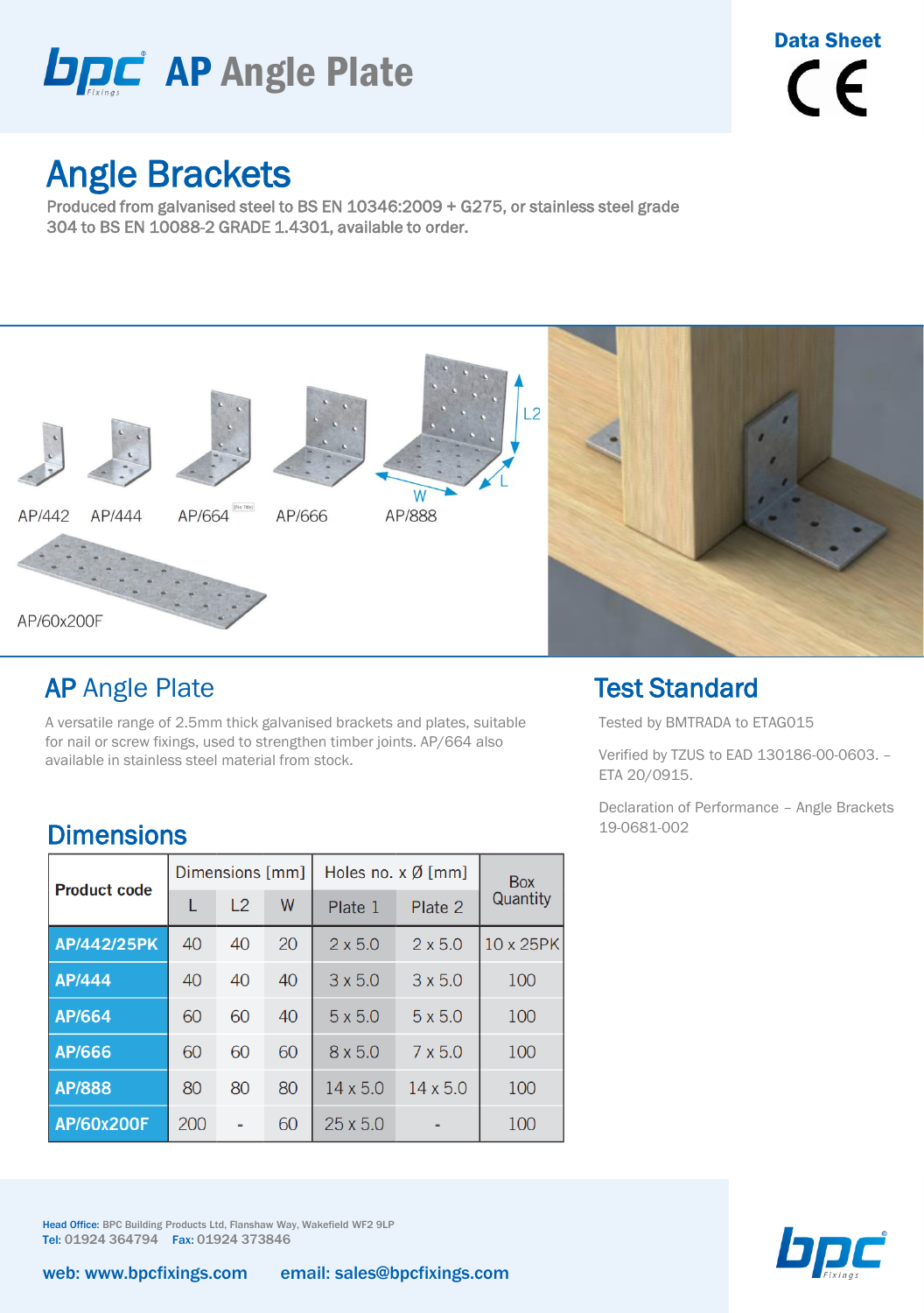# **DDC** AP Angle Plate

#### Data Sheet



## Load Data

These properties should be used for design in accordance with EN 1995-1-1:2004/A1 (Eurocode 5) or an appropriate national code. The load-carrying capacities have been derived by calculation or design assisted by testing or by testing.

|                | Characteristic Capacity [kN] - Per pair |           |           |              |            |           |                     |                             |               |             |                     |           |           |                     |           |           |           |           |
|----------------|-----------------------------------------|-----------|-----------|--------------|------------|-----------|---------------------|-----------------------------|---------------|-------------|---------------------|-----------|-----------|---------------------|-----------|-----------|-----------|-----------|
| <b>Product</b> | C <sub>16</sub> timber                  |           |           |              | C24 timber |           |                     |                             |               | TR26 timber |                     |           |           |                     |           |           |           |           |
| code           | Type A nails                            |           |           | Type B nails |            |           | <b>Type A nails</b> |                             | Type B nails  |             | <b>Type A nails</b> |           |           | <b>Type B nails</b> |           |           |           |           |
|                | $F_{X,k}$                               | $F_{y,k}$ | $F_{Z,K}$ | tx.k         | $F_{y,k}$  | $F_{Z,K}$ | $F_{X,K}$           | $F_{\mathsf{y},\mathsf{k}}$ | $F_{Z,k}$     | $F_{X,k}$   | $F_{y,k}$           | $F_{Z,k}$ | $F_{X,K}$ | $F_{y,k}$           | $F_{Z,k}$ | $F_{X,K}$ | $F_{y,k}$ | $F_{Z,k}$ |
| <b>AP/442</b>  | 1.44                                    | 0.84      | 2.10      | .69          | 1.52       | 2.73      | 1.60                | 0.94                        | 2.34          | 1.87        | 1.72                | 3.05      | 1.68      | 1.00                | 2.45      | 1.96      | 1.82      | 3.20      |
| AP/444         | 2.34                                    | 1.25      | 3.15      | 2.74         | 2.29       | 4.09      | 2.60                | 1.42                        | 3.51          | 3.04        | 2.58                | 4.57      | 2.72      | 1.50                | 3.68      | 3.19      | 2.73      | 4.80      |
| <b>AP/664</b>  | 4.43                                    | 2.09      | 5.25      | 5.17         | 3.81       | 6.82      | 4.90                | 2.36                        | 5.84          | 5.74        | 4.30                | 7.51      | 5.14      | 2.47                | 6.12      | 6.03      | 4.55      | 7.74      |
| AP/666         | 5.71                                    | 2.93      | 7.56      | 6.67         | 5.34       | 9.13      | 6.32                | 3.30                        | 8.39          | 7.41        | 6.03                | 9.90      | 6.63      | 3.49                | 8.76      | 7.78      | 6.37      | 10.21     |
| AP/888         | 12.26                                   | 5.34      | 10.57     | 14.32        | 8.06       | 11.93     | 13.58               | 5.75                        | 11.30   15.91 |             | 8.66                | 12.75     | 14.24     | 5.96                | 11.57     | 16.70     | 8.97      | 13.07     |

The characteristics load-carrying capacities stated above refer to brackets used in pairs, in timber to timber connectors.

## **Fixings**

Values are also valid for bolted connections. The header thickness should be checked by an engineer. Fix using either Type A, 30 x 3.75mm Sherardised Square Twist Nails OR Type B, 35 x 3.75mm Sherardised Square Twist nails in all pre-punched holes.

| <b>Type</b> | <b>Description</b>                                                                                                                                                                                                             | $d^1$<br>(mm) | (mm) | $f_{\rm ax,k}$ <sup>2</sup><br>$(N/mm2)$ (N/mm <sup>2</sup> ) |     |
|-------------|--------------------------------------------------------------------------------------------------------------------------------------------------------------------------------------------------------------------------------|---------------|------|---------------------------------------------------------------|-----|
|             | Square twist nails<br>Sherardized finish<br>Normally supplied loose for manual<br>fixing                                                                                                                                       | 3.4           | 30   | 4.78                                                          | 600 |
| в           | Square twist nails<br>Sherardized finish<br>Normally supplied collated for a nail<br>gun                                                                                                                                       | 3.4           | 35   | 4.3                                                           | 700 |
|             | THE REPORT OF A REPORT OF A REPORT OF A REPORT OF A REPORT OF A REPORT OF A REPORT OF A REPORT OF A REPORT OF A REPORT OF A REPORT OF A REPORT OF A REPORT OF A REPORT OF A REPORT OF A REPORT OF A REPORT OF A REPORT OF A RE |               |      |                                                               |     |

This diameter is the minimum cross-section dimension in accordance with EN 14592. Square twist nails are often described in the market by their largest cross-section dimension, so that a 3.4 mm diameter nail will be sold as being 3.75 mm diameter.

In timber with a characteristic density  $\rho_k$  of 350 kg/m<sup>3</sup>, i.e. C24 timber. At other values of  $\rho_k$  the value is modified so  $f_{\text{axk}} = f_{\text{axk}} \cdot \min\left(\frac{\rho_k}{250}, 1.1\right)$ 

## Installation

BPC Connectors are deemed fit for their intended use provided:

- The joints are designed in accordance with Eurocode 5 or an appropriate National Code using the characteristic values given in the Annexes. Design and detailing of structures should be carried out by suitably experienced persons in accordance with the manufacturer's instructions.
- Sides of the hanger should be at least 60% of the timber height to prevent rotation.
- Joist ends to be cut square with no more than 6mm gap from the rear of the hanger.
- Verifiable calculation, notes and drawings are prepared taking account of the loads to be carried
- The widths of the joist narrower than the exact joist hanger width does not exceed the tolerance of +0/-4mm to the joist hanger width
- The header supporting the joist is adequately restrained against rotation

Head Office: BPC Building Products Ltd, Flanshaw Way, Wakefield WF2 9LP Tel: 01924 364794 Fax: 01924 373846